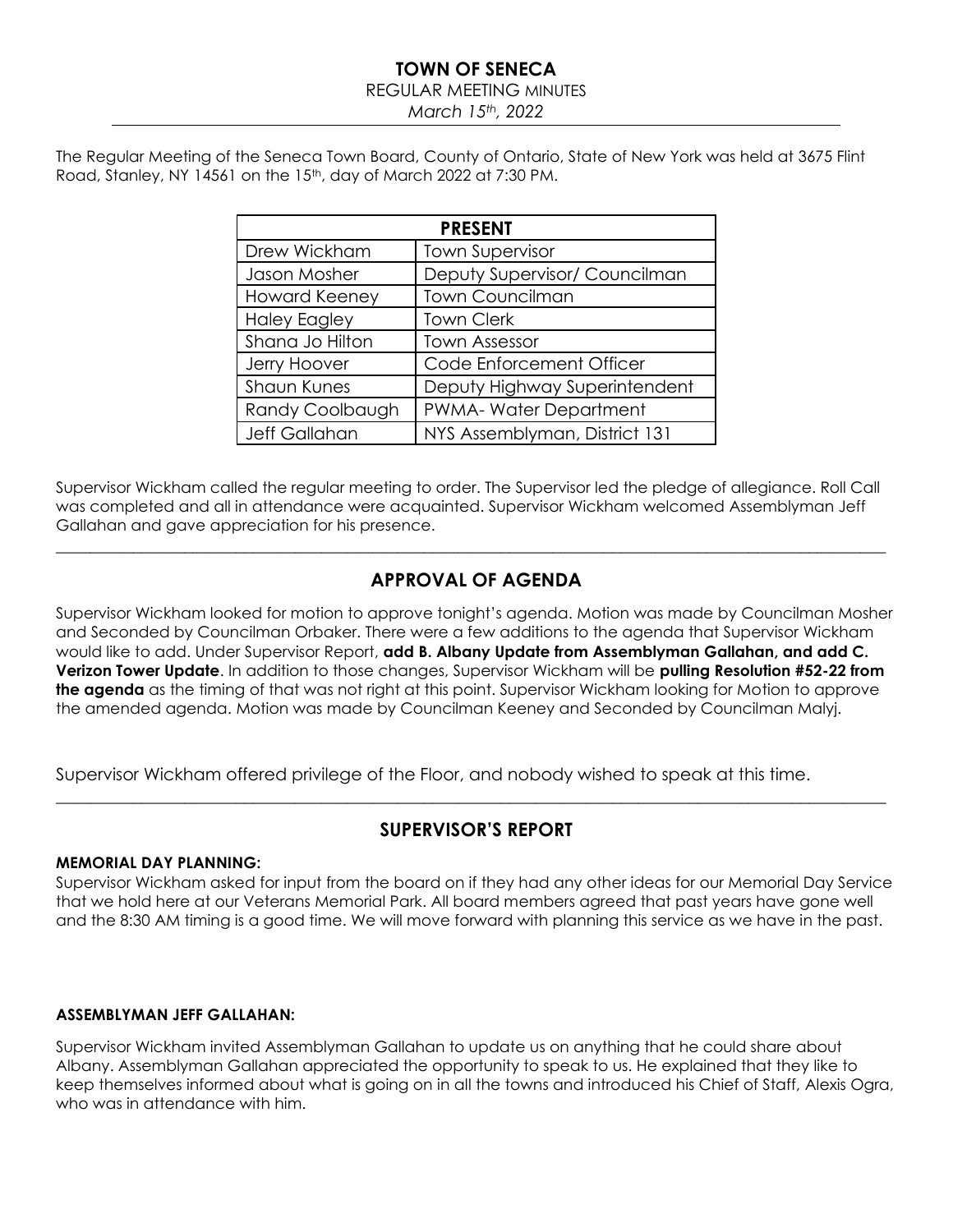REGULAR MEETING MINUTES

*March 15th, 2022*

Assemblyman Gallahan mentioned that this was his first year in Albany and there were a lot of firsts for everyone throughout this year. He explained that one of the firsts was that the 150-person assembly room had a max capacity of 30 people during the pandemic. There was no public access, there were armed guards, and Zoom was an acceptable form of attendance from where-ever you might have been.

Assemblyman Gallahan mentioned that the second first for the year was the loss of our Governor, Andrew Cuomo. The third first (among many others) was that New York State appointed their first Female Governor, Kathy Hochul. Overall, Mr. Gallahan explained that it was an eerie feeling not seeing many people in that building for so long.

Currently, Zoom is still an acceptable form of attendance for their meetings. One normalcy that returned was that you must be on the floor to debate a bill. During the pandemic, debating a bill through Zoom was acceptable. This has changed back to allowing attendance from Zoom, but debates must be made on the floor at the meeting. Assemblyman Gallahan is pleased that this has returned. He explained that it's much better that way. He feels strongly that the people's business needs to be handled in person, in that room. Not through Zoom.

Switching gears to the 2022 New York State budget. Assemblyman Gallahan mentioned that they're working diligently on the budget and that proposals have been out. We currently have a \$226 Billion dollar proposal (which is bigger than Texas and Florida combined). He explained that they're at a 10.5% Tax Cap. The CHIPS fund and our Winter Recovery will not be receiving an increase this year. There is a new Pothole Program that has \$100 Million Dollars in it. Assemblyman Gallahan compared that the MTA (Metropolitan Transportation Authority) in New York City itself has an increase that will be larger than the overall CHIPS budget.

Councilman Malyj asked Assemblyman Gallahan to explain what CHIPS means. CHIPS is a program that reimburses local municipalities for roadwork. Assemblyman Gallahan made another point that the price of petroleum Is still rising, yet there is no increase in our CHIPS budget. With that point being made, Assemblyman Gallahan explained that this looks as though the CHIPS budget is on the decrease. Mr. Gallahan also made mention that although towns get CHIPS money, it is based on reimbursement, meaning each town must pay their roadwork bills up front and wait for a reimbursement check in the mail. This sometimes can take up to 6 weeks.

Assemblyman Gallahan recognizes that some changes need to be made and he wanted us all to know that he works diligently on this. He thanked Supervisor Wickham for allowing him the time to speak and the appreciation was returned.

#### **VERIZON TOWER:**

Supervisor Wickham explained that while it's been limited, there's been continuous communication on this matter. He showed the board members a map of the planned area which shows the location of our Olson Road Water Tank and the intended location of the Verizon Tower. The Verizon Tower is positioned a substantial amount away from any of our facilities; however, Verizon would be looking for a possible easement for use of our water tank driveway. Nothing is definite at this point, but there doesn't seem to be any disagreements.

Supervisor Wickham looked for a motion to approve the February 15<sup>th</sup> Regular Board Meeting. The motion was made by Councilman Mosher and Seconded by Councilman Orbaker. This motion carried unanimously.

## **COMMUNICATIONS**

 $\_$  ,  $\_$  ,  $\_$  ,  $\_$  ,  $\_$  ,  $\_$  ,  $\_$  ,  $\_$  ,  $\_$  ,  $\_$  ,  $\_$  ,  $\_$  ,  $\_$  ,  $\_$  ,  $\_$  ,  $\_$  ,  $\_$  ,  $\_$  ,  $\_$  ,  $\_$  ,  $\_$  ,  $\_$  ,  $\_$  ,  $\_$  ,  $\_$  ,  $\_$  ,  $\_$  ,  $\_$  ,  $\_$  ,  $\_$  ,  $\_$  ,  $\_$  ,  $\_$  ,  $\_$  ,  $\_$  ,  $\_$  ,  $\_$  ,

All communications were reviewed and are available to view at the Town Hall upon request.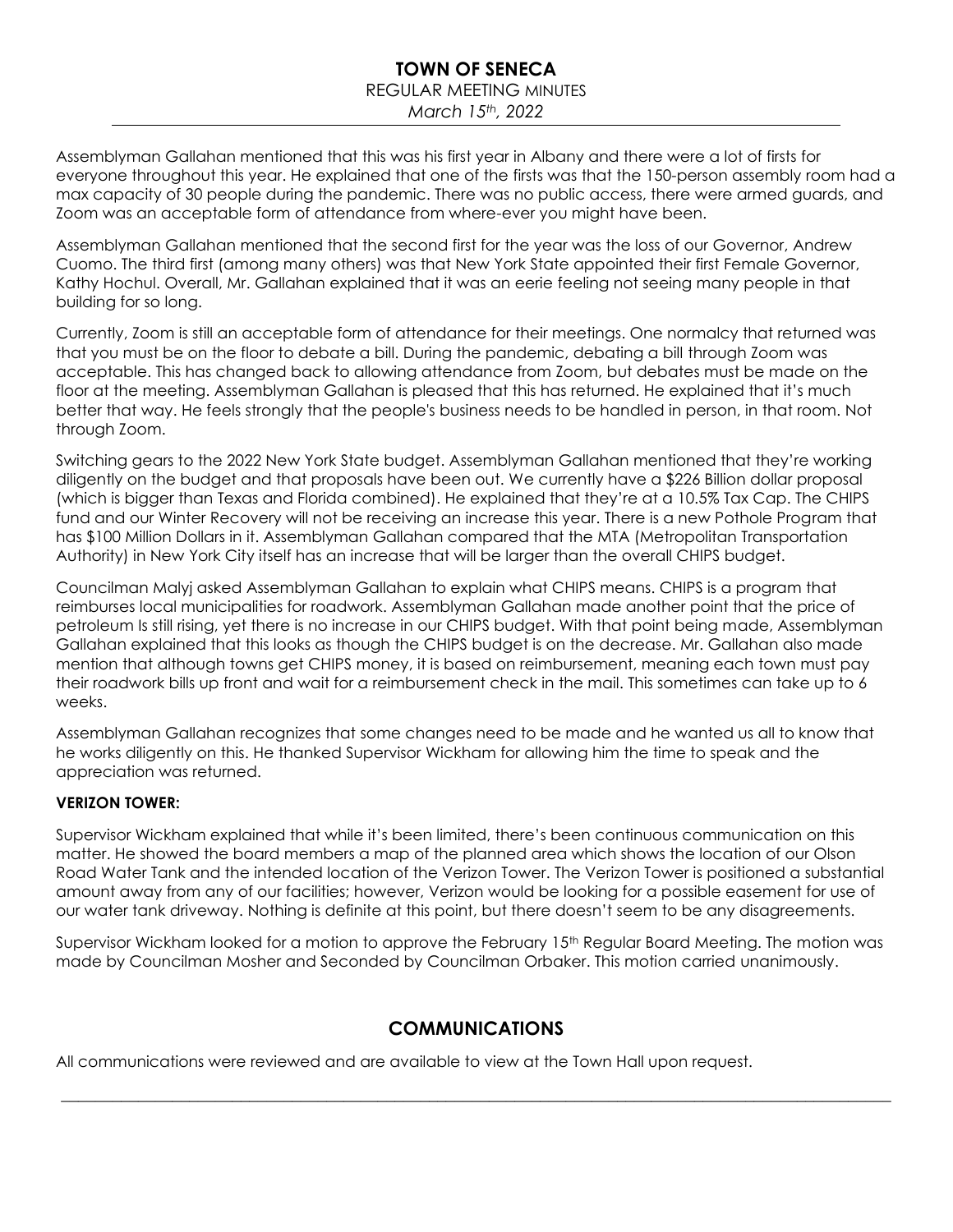REGULAR MEETING MINUTES

*March 15th, 2022*

### **DEPARTMENT REPORTS**

#### **HIGHWAY**

Highway Superintendent Lawson gave kudos to his Deputy Supervisor, Shaun Kunes, for taking over the Highway Department while Mr. Lawson was out on medical leave. Highway Superintendent Lawson explained that he did a wonderful job, handled everything very well, and all ran very smoothly. He was very pleased with his Deputy.

Councilman Orbaker asked Highway Superintendent Lawson about the variety in vendors with our recent vouchers. He asked if we should try to narrow the variety down a little bit with the way the fuel prices are rising. Highway Superintendent Lawson explained that we get government pricing. Highway Superintendent Lawson is looking at all the changes that might need to be made with vendors and pricing and keeping a good eye on that.

#### **WATER**

Supervisor Wickham stated that our new Public Works Maintenance Assistant, Kevin Moore, started on February 28<sup>th</sup> and all is going well with him.

#### **ZONING**

CEO Hoover mentioned that the only thing he had to add to his report that the property on Wilson Road is starting to get cleaned up quickly. He said that 30-50% of the stuff is cleaned up at this point.

Supervisor Wickham questioned the portion of CEO Hoover's report about lights shining from Gates Road to Sutton Road. CEO Hoover recommended to drive down Sutton Road in the dark and there would be no mistake made as to where these lights are.

#### **ASSESSOR**

Supervisor Wickham mentioned the page of Assessor Hilton's report about the STAR Program. They're changing the STAR program up once again. Assemblyman Gallahan mentioned from the floor that this is very confusing for the elderly.

#### **TOWN CLERK**

Supervisor Wickham questioned Clerk Eagley on the Tax Collection software portion of her report. The county has been thinking about having the towns switch their collection software to Systems East, which would sync Ontario County and the towns together (we currently use different systems). He asked Clerk Eagley if this new system would be a new cost to us and Clerk Eagley responded that she believed we currently pay Ontario County each year for the current collection software. She believes the new system would work the same way, which would be invoiced annually by the county.

#### **HISTORIAN**

Historian Mastellar explained that she created a new form for donations to keep it all on record.

#### **CASELLA**

Supervisor Wickham explained that Mr. Sanders wasn't with us tonight as he and his second in command, Dan Jones, were in Buffalo for a Solid Waste Symposium. He offered to attempt to answer any questions for Mr. Sanders tonight.

Supervisor Wickham explained that while they expected final approval of waste placement in the new cell, they have not received that yet.

Supervisor Wickham looked for a motion to approve the Supervisor, Town Clerk, and CEO Financial Reports. Motion was made by Councilman Malyj and seconded by Councilman Keeney.